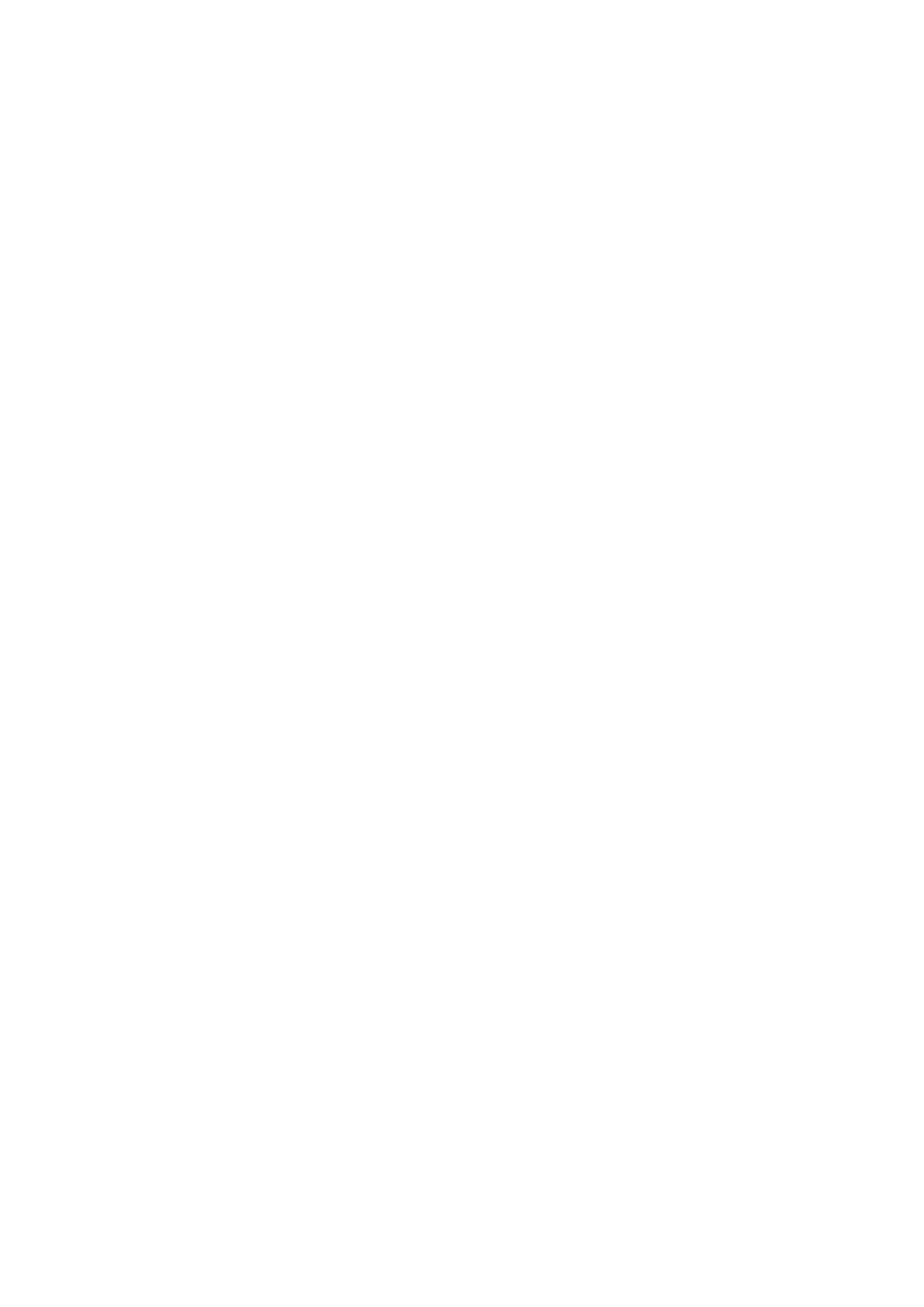# **Contents**

| APPENDIX A - The Standardisation of Parish Names in Cornish 12 |  |  |  |  |
|----------------------------------------------------------------|--|--|--|--|
|                                                                |  |  |  |  |
| APPENDIX C - Saxon / Cornish Place-name Equivalents 14         |  |  |  |  |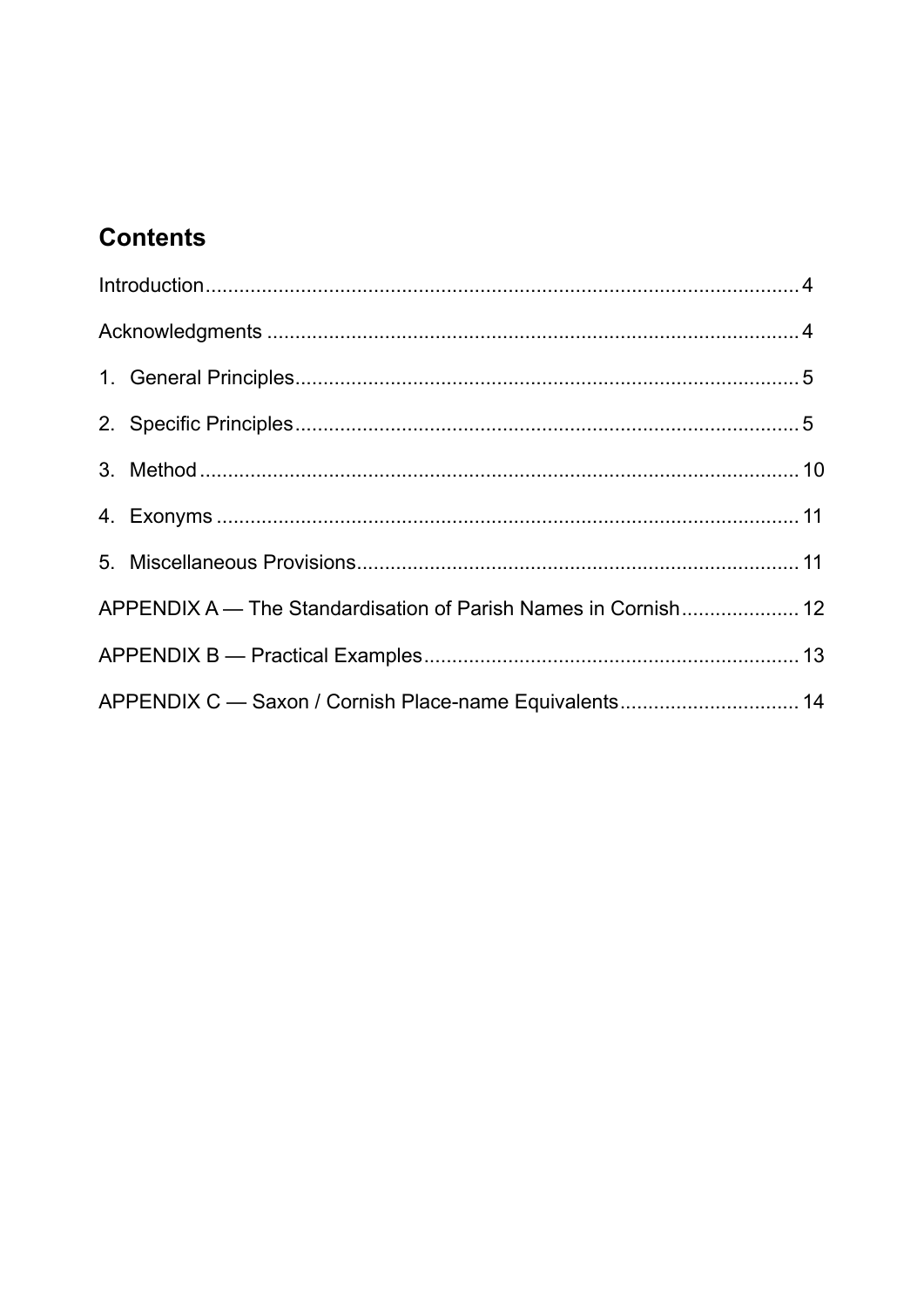# <span id="page-3-0"></span>**Introduction**

The Place Name Panel of the Akademi Kernewek continues the work put in place by the Cornish Language Partnership following the UK Government's ratification of the European Charter for Regional or Minority Languages in respect of the Cornish Language. The work to provide bilingual signs across Cornwall has been an important part of raising the visibility and status of Cornish language, and our older street names are a living legacy of Kernewek.

The Akademi Kernewek brings together Cornish language expertise and is the lead organisation in researching and advising on the Cornish language to official organisations, such as Cornwall Council. The Place Name Panel of the Akademi Kernewek is a group of Cornish language experts who provide recommended standardised Cornish language forms of placenames and street names. This policy and guidance document provides the parameters for the Panel's work.

This Policy Document provides guidance on the recommended standard forms for Cornish place-names so that the 21st century Cornish language is more visible in the community. However, this must be carefully balanced with a requirement to respect the historic integrity of place-names, and to be sympathetic to current usage, both by current Cornish language users and by the wider community.

The Panel has published a separate policy on Street Names and the Panel works closely with Cornwall Council's Address Management Team, under the terms of Cornwall Council's "Street Naming and Numbering Guidance Notes". Cornwall Council is the statutory authority responsible for Street Naming and Numbering.

# **Acknowledgments**

Much of the method and examples in this document have their origins in the work of Craig Weatherhill and Pol Hodge whose help and support are duly acknowledged. However, the final decisions on the approaches taken here are those of the Akademi Kernewek.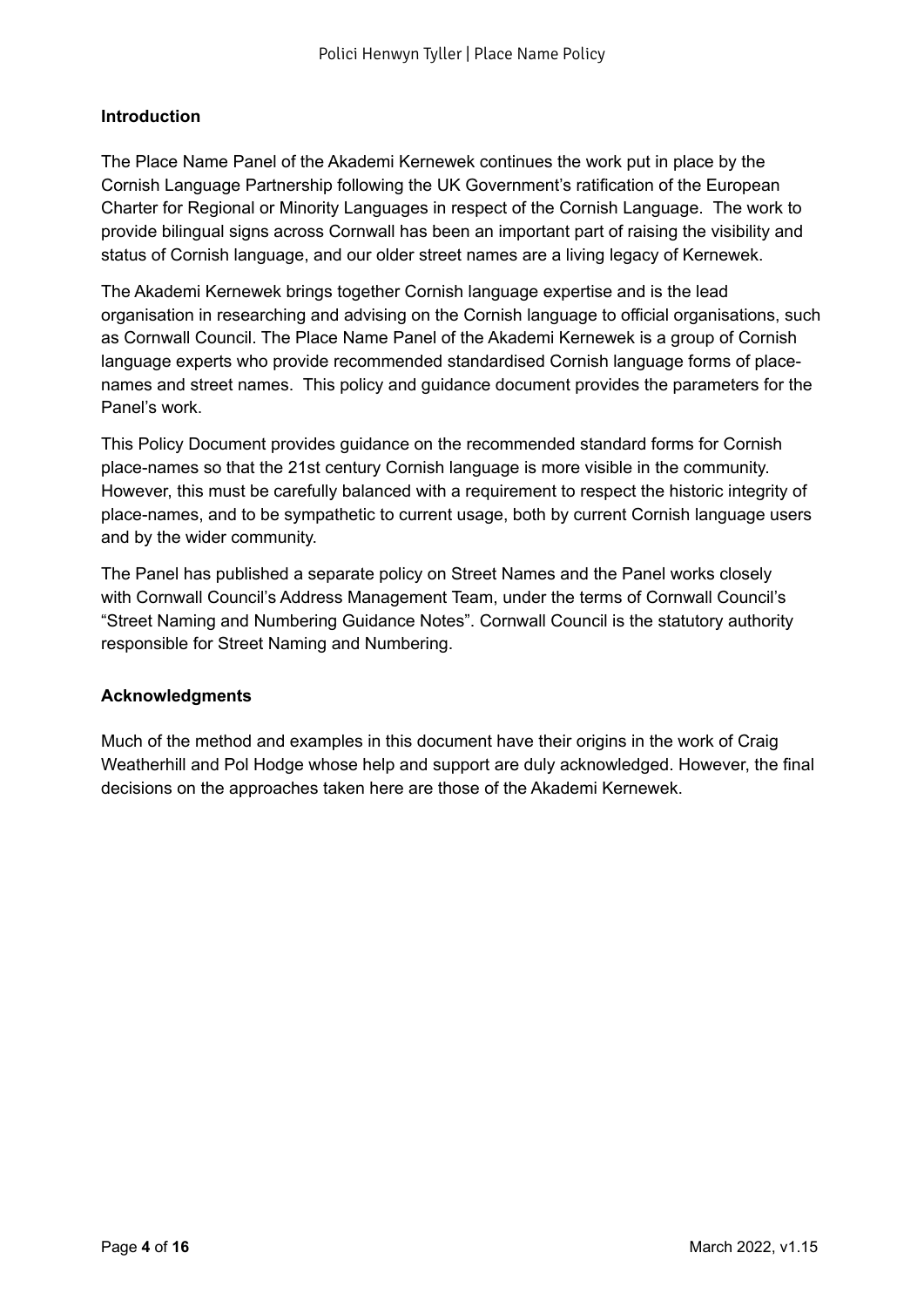# <span id="page-4-0"></span>**1. General Principles**

- a) The primary purpose of the panel is to support the promotion of the Cornish language.
- b) There is a need for consistency of approach and for all decisions to be able to be justified and explained.
- c) When asked to provide a recommended place-name form, the Panel should provide a Cornish language form, standardised wherever possible.
- d) Cornwall Council policy requires the use of the Standard Written Form (SWF hereafter).
- e) Recommended place-name forms should be as close as possible to the SWF, but leave room for occasional exceptions where necessary.
- f) It should be ensured that the parish is known in each case, and it is accepted good practice to include the parish in brackets after the name to be translated in correspondence before the Panel.
- g) Local knowledge should be drawn on, where appropriate, in order to provide an accurate standardised form.
- h) Historical evidence should be researched.
- i) Cornish language forms of place-names should be provided as recommendations for public use.
- j) A rationale / explanation of the name recommended should be offered to parish councils and any other party that require it.
- k) All place-name translations will be recorded in the Akademi Kernewek Place-Name database and published on the Akademi Kernewek website.

# **2. Specific Principles**

a) The Panel should build on previous work as far as possible and previous recommended forms and translations should be taken into consideration. In particular, the Panel will be sensitive and pay due regard to Cornish language place-names adopted by local communities.

The following will be taken into consideration:-

- The period of time that local Cornish Language place-name has been in use.
- It's official usage e.g. signage, Council documents etc.
- Community use e.g. youth clubs, community groups, singing groups, etc.
- Usage by the Cornish language community e.g. written and oral
- How closely the local form complies with the Akademi Kernewek Place-name Policy.

The Panel may recommend an alternative where the locally adopted form is incorrect. It may also recommend minor alterations to bring the local form closer to Akademi Kernewek Policy and the SWF.

b) The research work on historic settlement names completed by Gover<sup>1</sup> is recognised as a standard reference.

<sup>1</sup> It is acknowledged that there is much work to be completed in order to corroborate Gover's work and it is recommended that a research project be undertaken to firmly establish historical forms of Cornish settlement names.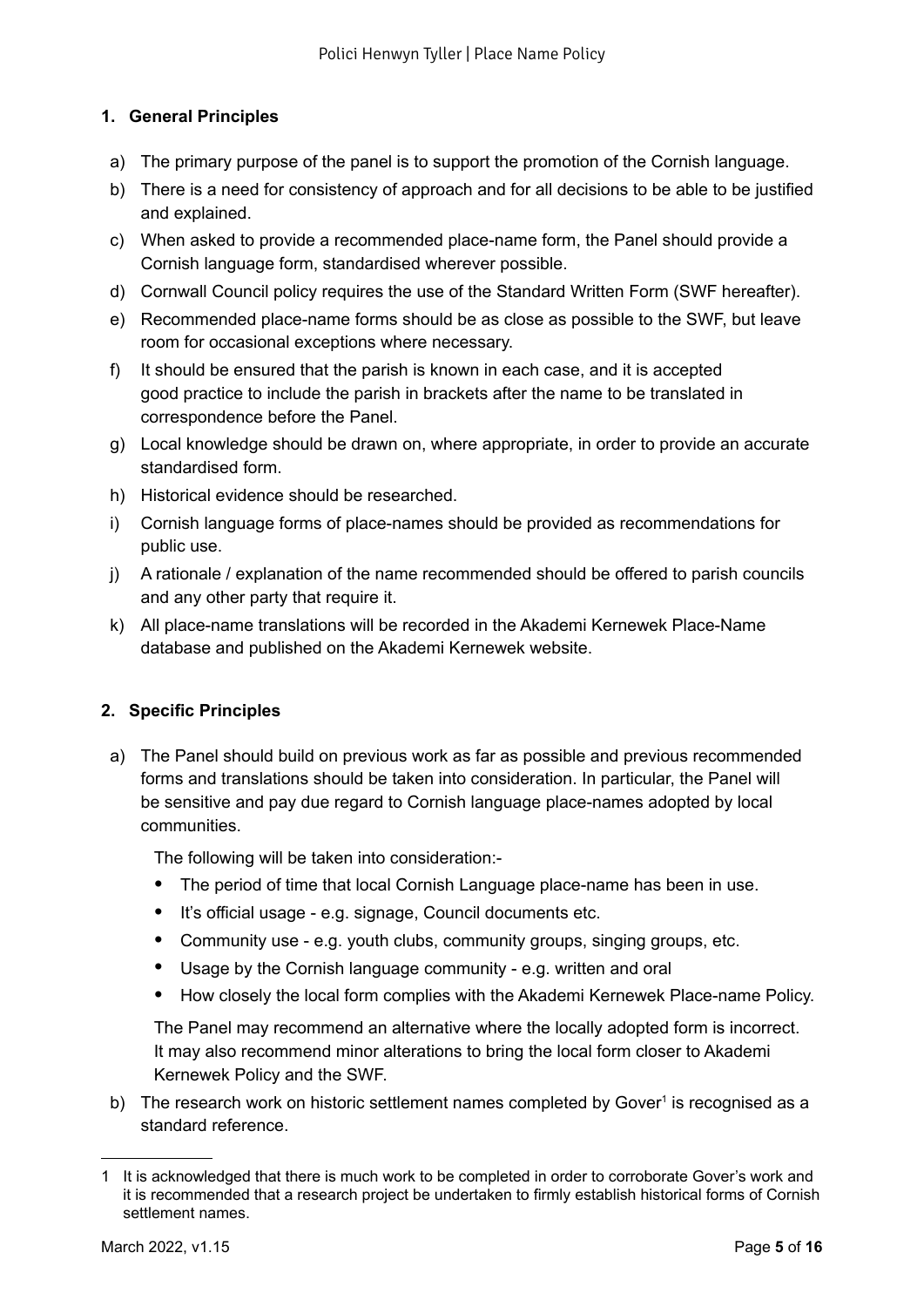- c) The following works are recognised as standard works of reference:-
	- Henderson: The Cornish Church Guide (1925)
	- Dexter: Cornish Names (1926)<sup>2</sup>
	- Pawley White: A Handbook of Cornish Surnames (1972)
	- Pool: The Place-Names of West Penwith (1973)
	- Padel: Cornish Place Name Elements (1985)
	- Padel: A Popular Dictionary of Cornish Place-Names (1988)
	- Pool: The Field-Names of West Penwith (1990)
	- George et. al.: Place-Names In Cornwall (1996)
	- Holmes: 1000 Cornish Place Names Explained (1998)
	- Weatherhill: Place Names in Cornwall and Scilly (2005)
	- Weatherhill: Cornish Place Names & Language (2006)
	- Williams: English-Cornish Dictionary (2006)
	- Weatherhill: The Standard Written Form of Cornish and the Modern Representation of Historic Cornish Place Names [Report] (2009)
	- Weatherhill: A Concise Dictionary of Cornish Place-Names (2009)
	- George: An Gerlyver Meur (2009)
	- Hodge: Place-names in SWF [Report] (2010)
	- Svensson: Saxon Place-Names in East Cornwall (1987)
- d) An historic name of unknown location or identification should not be given to a modern place to which it may not historically belong.
- e) Names of Celtic and Biblical saints should be preceded in place-names by the initial "S", where research into historic forms indicates that the inclusion of <Saint> in the name has been common or historic practice<sup>3</sup>.
- f) Attested Cornish forms of forenames may be used.

However, in the case of non-Celtic names (e.g. the Greco-Turk "Nikolaos of Myra" aka St Nicholas) the following evidence will be considered:-

- Original spelling in the language of origin
- Cornish forms (e.g. Nykka & Nykklys (Hodge 2001) & Ny-cholas; Ny-colas & Nyclys (Williams 2006))
- Comparative analysis with other Brythonic languages (e.g. Nikolaz Breton; Nicolas, Niclas – Welsh)
- SWF/M spelling conventions

The Cornish language form and spelling of the forename (e.g. Nikolas) may be utilised in Cornish translations.

- g) British personal names.
	- In the case of an ancient Cornish forename containing the  $\leq$  au is approprience, this may

<sup>2</sup> This work is included for background information only. It is known that there are errors within this work.

<sup>3</sup> The initial "S" can indicate the Cornish forms "Synt" or "Sen" according to preference.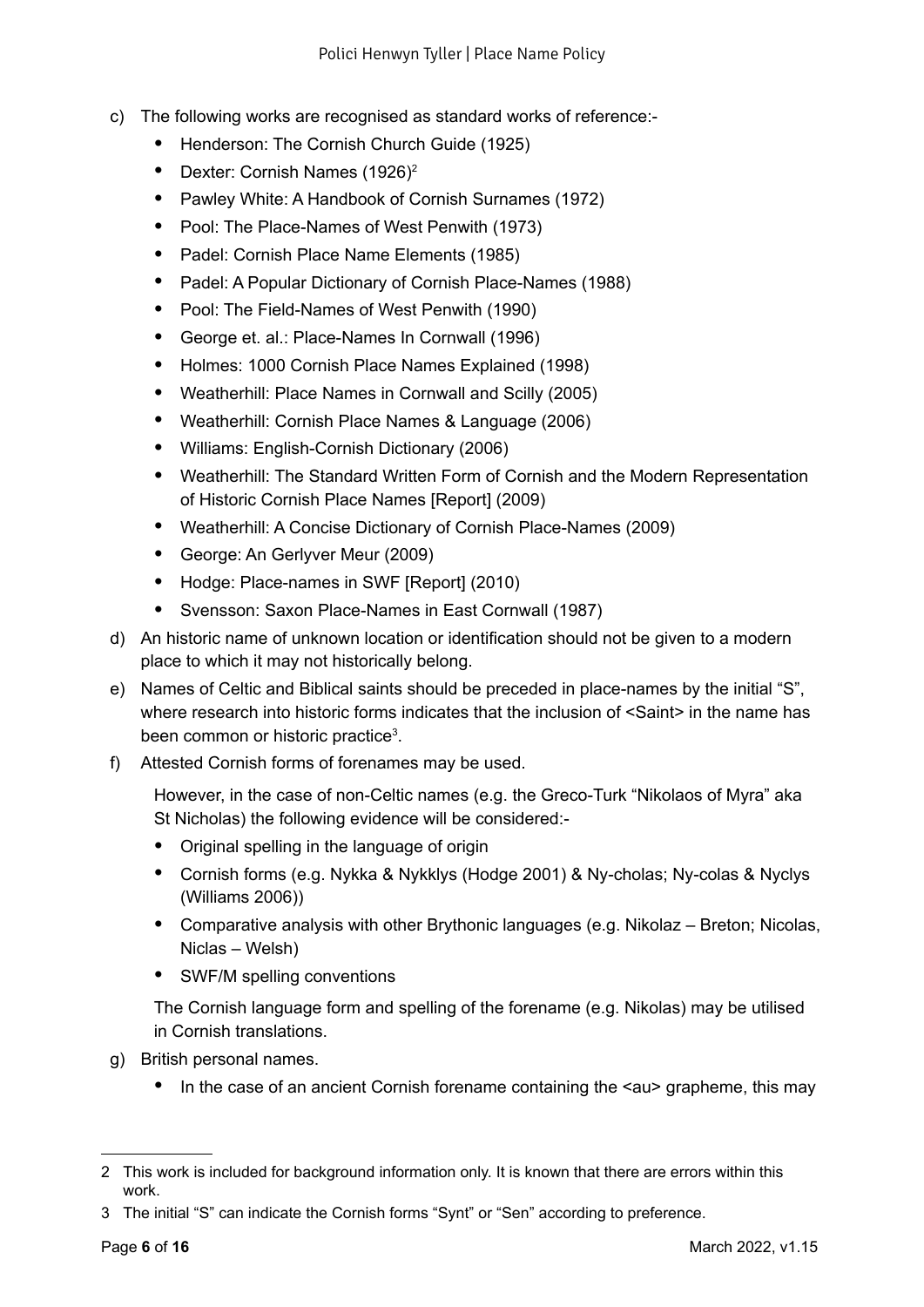be utilised where it is felt appropriate, as an acknowledged derogation to the SWF.

- Gwenn/Gwynn
	- < gwynn ~ gwydn> will be used where the meaning white is established.
	- Where the element <\*winda^>/<windos> is identified in a personal name, the appropriate feminine or masculine form will be utilised as appropriate.
	- Where there is doubt as to the origin of the element, the more likely <gwynn> spelling will be used.
- h) Cornish word order, grammar and mutation should be respected. In respect of mutation the assumption is that elements will be mutated in accordance with the grammar rules of revived Cornish. Specific Cases:-
	- Where a personal name follows a feminine generic, it normally does mutate, according to the usual grammar rules.4
	- Where a place-name follows a feminine generic, it does not normally mutate.

In circumstances where a mutation would be expected but there are no historic examples of mutation ever having taken place, these will be fully investigated. A full investigation will include researching historic examples of other place-names including the same element, so that a consistent approach can be taken. On a case by case basis, consideration may be given to not mutating if the research supports this approach.

- i) Where appropriate and where requested, translations may be provided for English language settlement names in Cornwall. A list of Saxon ~ Cornish equivalents is suggested, see Appendix C.
- j) Division of Elements As is common practice, place-names in Cornish will be represented as one word without spaces, with the following exceptions:-
	- In cases where the definite article is included in the middle of a place-name spaces will be included.

[e.g. Ros an Grows]

• However, in cases where a preceding vowel has led to the elements being contracted, the name will be represented as one word without spaces.

[e.g. Tre an Yer  $\rightarrow$  Tre'n Yer  $\rightarrow$  Trenyer]

• In cases where a preposition is included in the middle of a place-name, spaces will

<sup>4</sup> See paper – "Lenition" {unpublished} (George, 2014)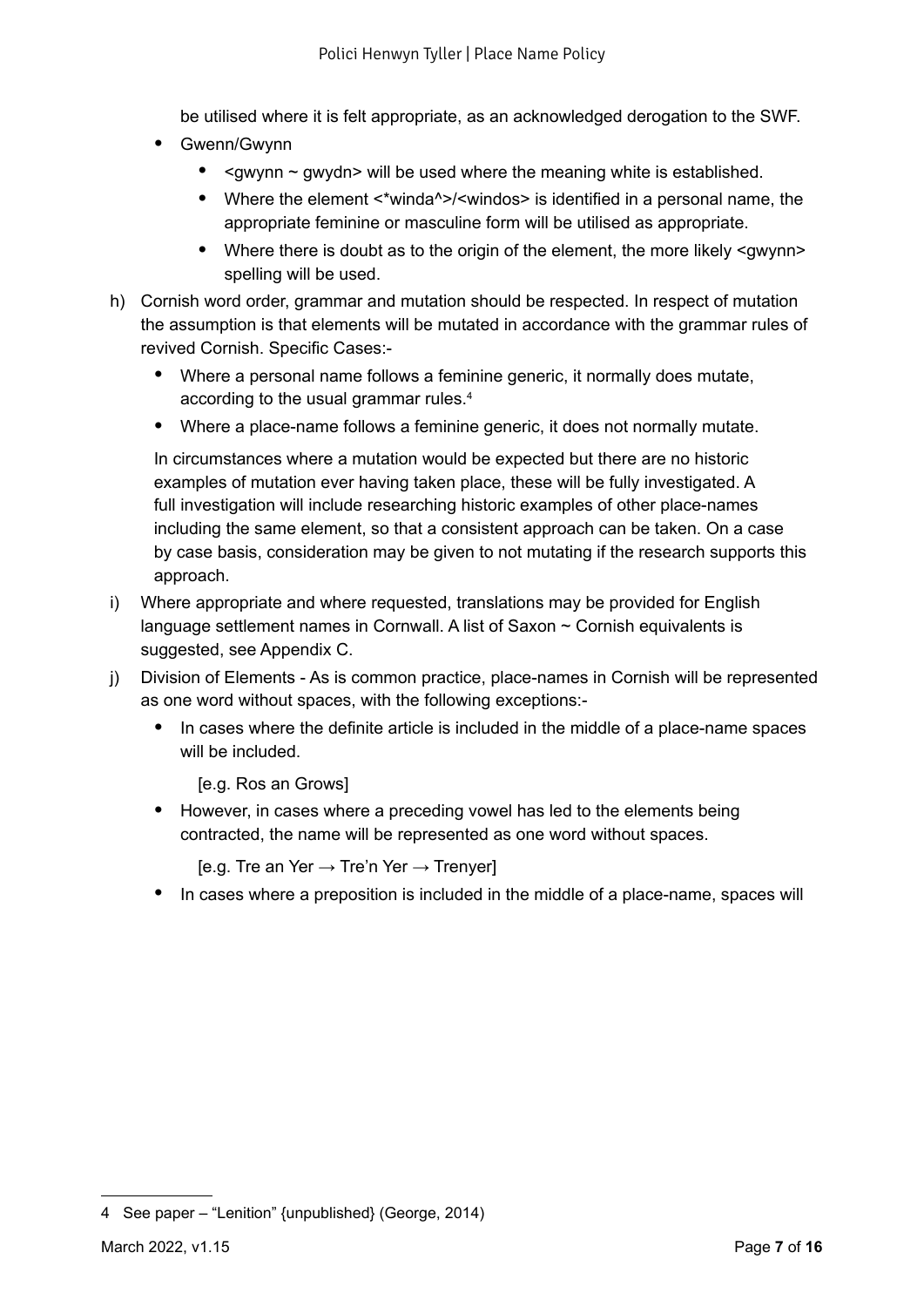be included [e.g. Tre war Venydh  $\sim$  Tre war Venedh]

- Place-names which contain a number. [e.g. Peder Bownder]
- Suffixed qualifiers<sup>5</sup> following a multi-element place-name. [e.g. Lannstevan Wartha (Examples of other such suffixed qualifiers include kres; goles; kledh; dyghow; meur; byghan~bian)
- In cases where place-names include a personal name commencing with a vowel or semi-vowel a space will precede the personal name to provide clarity. [e.g. Port Isaac (Port Isaac) - Porth Ysek]
- In the case of geographic features, (hills, rivers etc.), spaces will be included between elements<sup>6</sup>. [e.g. Kit Hill (Callington) - Bre Skowl]
- k) For Cornish language forms of place-names the double consonants<sup>7</sup> will be used in elements such as penn "head, end, chief" and kamm "crooked, bent, step".8
- l) Compass Points Where a compass direction occurs as part of a name, they will be rendered in Cornish, in Cornish word order. (i.e. North; Est; Soth; West).
- m) SWF Late Cornish Variants (SWF(RLC)). The SWF has a number of SWF (RLC) variants which are of equal status to the SWF Revived Middle Cornish (SWF(RMC)) forms. These include the use of pre-occlusion and loss of final consonants $\degree$ . The principle other SWF(RLC) forms are <s/j>; <y/e>; <i/ei>; <o/oa>; <ew/ow>; loss of medial consonants.
	- Pre-occlusion and the loss of medial consonants will be utilised for standardised place-names where:
		- These SWF(RLC) form occur in the current map-form.
		- Historic forms show that these SWF(RLC) forms have been incorporated into the place-name.
	- There will be a presumption in favour of utilising the  $\leq$ s/j> SWF(RLC) forms for standardised place-names where:
		- The SWF(RLC) forms occurs in the current map-form.
- 5 Permanently Lenited Suffixes:
	- a. Where this set of words are used adjectively as an integral part of the primary place name, they obey the normal rules of grammar, and are lenited, or not, according to the gender of the preceding noun. e.g. Porthbyghan~Porthbian; Nansbian; Koosbian etc.
	- b. Where this set of words are used as a "suffix" to a primary place name, they are used in their permanently lenited form. e.g. Pennardh Wartha. This applied to any settlement, irrespective of the gender of its name.

There are two explanations for this:-

- Perhaps because the commonest first element was tre, which is feminine, and would therefore be qualified by wartha (rather than gwartha), the lenited forms seem to have been extended to the names of all divided settlements, irrespective of their gender.
- 'fixed' mutation in wartha, woles, might come from the adverbial form a-woles, a-wartha with the a- omitted.
- 6 Are exceptions needed here for <Tre> and others?
- 7 This is done because the preceding vowel needs to be marked as short rather than half-length (two thirds length in reality) even in unstressed syllables. An Outline of the Standard Written Form of Cornish, Bock & Bruch 2008:19 states: "In compound words, an initial element like penn- - pednor kamm- - {camm-} - kabm- {cabm-} retains its double (or pre-occluded) consonant because of secondary stress."
- 8 These may be subject to pre-occlusion in some cases, to be written as <dn> and <br/>shm>. (see para 2(j) (i) below).
- 9 The variant which includes the "loss of final consonants", will not be utilised in place-names.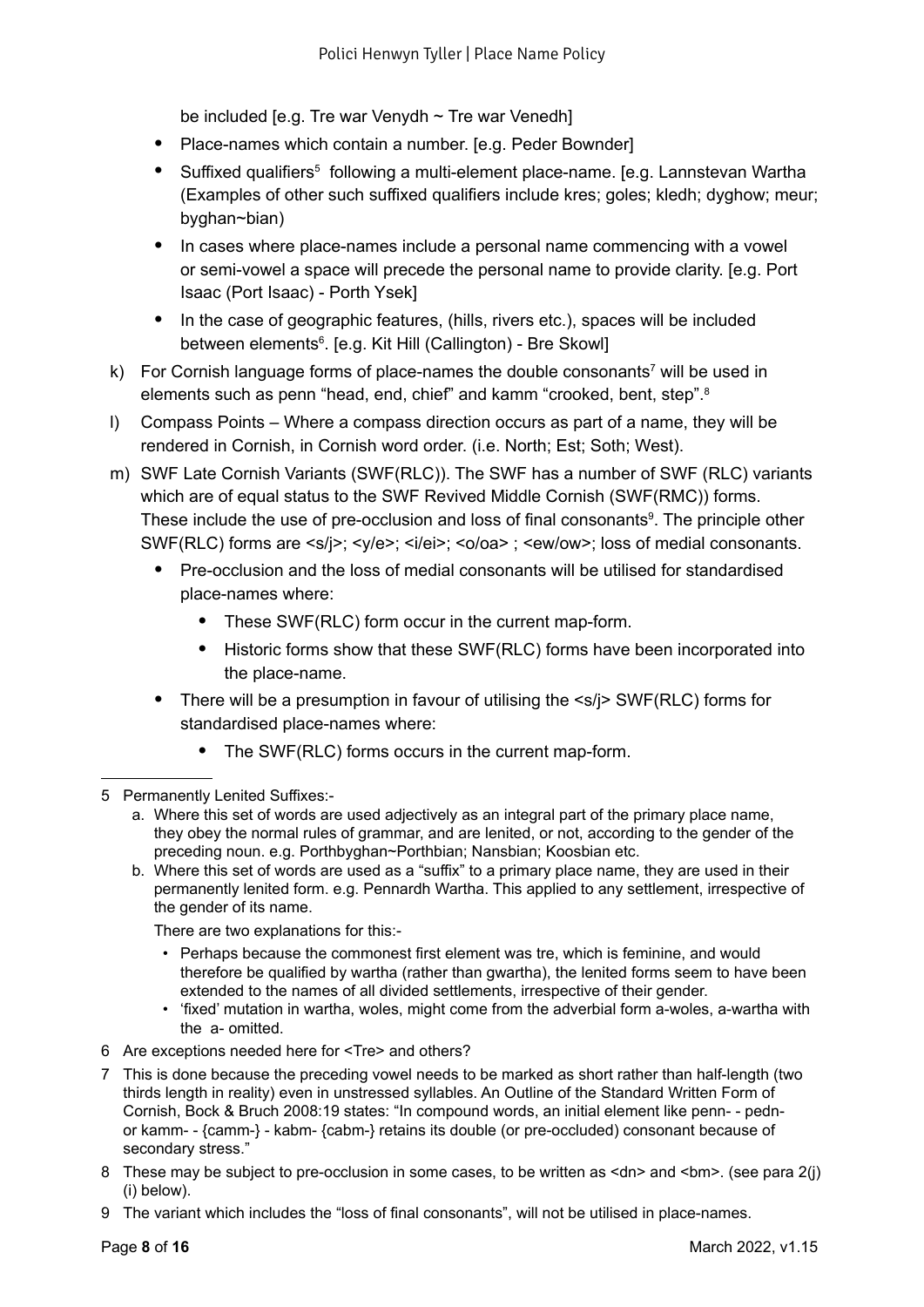• Historic forms show that the SWF(RLC) form had been incorporated into the place-name.

However, each instance will have to be considered on its own particular merit. Not every possible variation will necessarily be appropriate for elements within placenames. The inclusion of the specific variant in the "SWF Specification"10, SWF Glossary or subsequent Dictionary will be considered a useful guide.

- The <y/e>; <i/ei> and <ew/ow> variants will be the subject of active consideration on a case by case basis. The appropriate variant will be selected with regard to the historic forms found and other principles in this policy.
- n) The standardisation of parish names is a special case set out in Appendix A.

<sup>10</sup> The LCV <o/oa> rarely if ever occurs in Cornish place-names.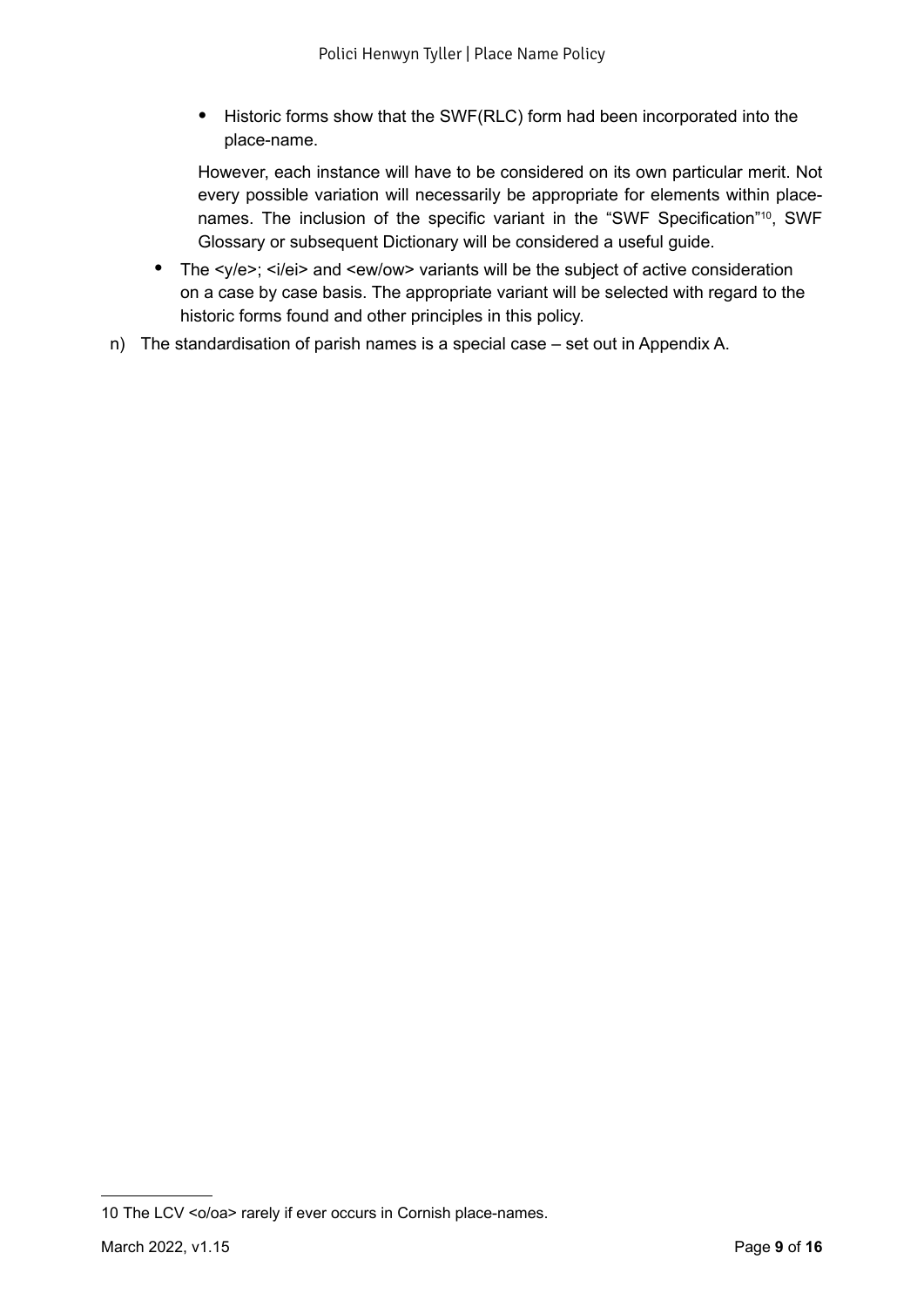# <span id="page-9-0"></span>**3. Method**

The provision of a standardised form for a Cornish place-name is a multistage process:-

- a) The following should be researched:-
	- Historic forms
	- Dual/parallel Cornish language forms.
	- Cornish language forms currently in use in the community.
	- Cornish language forms previously recommended by researchers and Cornish language bodies.
	- Cornish language forms used in Revived Cornish.
- b) If required, enquiries should be made with local bodies<sup>11</sup> to obtain any useful information such as pronunciation which may show where stress occurred in the elements of a placename.
- c) Where an historic (pre 1900) dual/parallel Cornish language form of an English or French settlement name is found it should be utilised in a standardised form. (see Appendix B)
- d) Where a Cornish language place-name has become established within the community, this may be utilised, and appropriate consideration given to standardisation. (see Appendix B)
- e) If the current map form and historic forms of a Cornish place-name only exist in English<sup>12</sup>, where appropriate, a standardised Cornish language translation may be recommended.
- f) Point locations e.g. a roundabout or road junction:-
	- Those locations which have a relatively modern English name but a recorded preexisting Cornish name – a standardised form of the Cornish name should be used. (see Appendix B)
	- Those locations which have a relatively modern English name but a recorded preexisting historic English name. These are frequently identified on Tithe Maps. A Cornish translation of the historic name will be used in order to preserve Cornish heritage.
	- Those locations which have a modern English name but NO recorded pre-existing Name. – A Cornish translation of the English name will be used.
- g) Where the current map form of a place-name is sufficiently close to a standardised form, consideration can be given to recommending the unaltered form.
- h) Where the Cornish language place-name is not sufficiently close to a standard form:
	- the elements within the place-name should be determined.
	- If the elements cannot be determined, the phonology should be considered.
	- If the phonology cannot be determined then an appropriate historic spelling should be selected.
- i) The formation of a standardised SWF Main Form, and SWF utilising Traditional Graphs form of the place-name where there is historical evidence for a traditional form.
- j) A recommended standardised form of the place-name should be produced, in SWF Main Form, balancing the above principles and priorities.

<sup>11</sup> e.g. Parish Council, Old Cornwall Society, local history group.

<sup>12</sup> Old West Saxon, Middle English or Modern English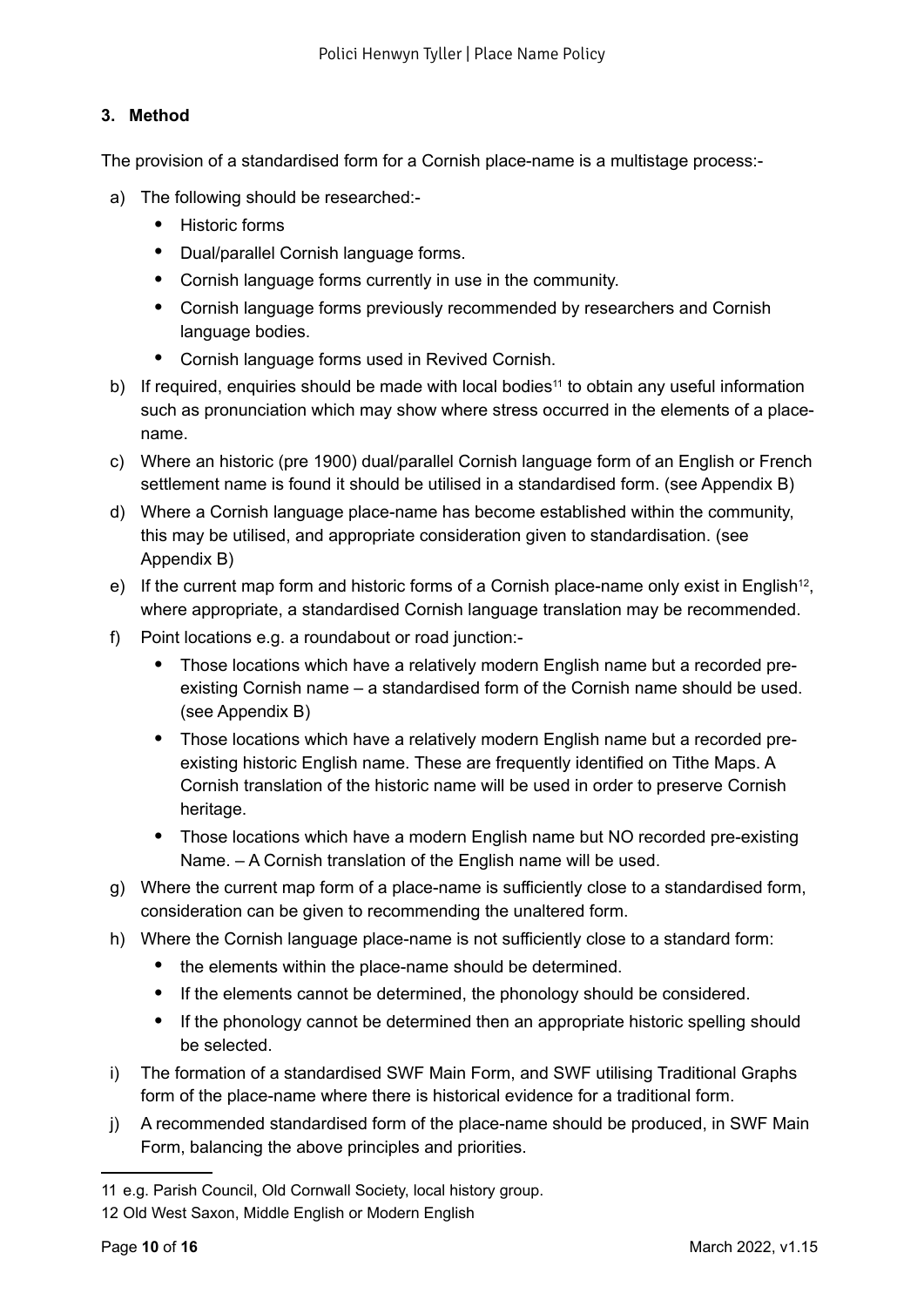# <span id="page-10-0"></span>**4. Exonyms**

- a) Place-names attested in the historic texts. The attested forms will be used. (see Appendix B)
- b) Place-names coined during the early Revival period. Names which have achieved common usage will be used (see Appendix B).
- c) Place-names in other P-Celtic countries i.e. Wales & Brittany
	- If there are Cornish language forms these will be used.
	- Where there are no Cornish language forms, consideration will be given to using the Welsh and Breton language forms respectively. (see Appendix B)
- d) Place-names in Q-Celtic countries i.e. Scotland, Ireland & Isle of Man
	- English language place-names case by case basis
	- Brythonic place-names case by case basis
	- Q-Celtic place-names case by case basis
- e) Place-names in England
	- Place-names where there is a form in another Celtic language e.g. Welsh case by case basis
	- Place-names in a non-Celtic language e.g. Saxon, Norse, etc. case by case basis
	- Place-names where the etymology is Celtic, or where a Celtic form is known case by case basis
- f) Place-names in Countries other than the British Isles case by case basis

# **5. Miscellaneous Provisions**

- a) Ford <rys> will be used in stressed elements, whilst <res> will be used in unstressed element. e.g. Trerice (Newlyn East) → Trerys; Rosker (Camborne) → Resker
- b) "Enclosed" settlement <ker> will be used in stressed elements, whilst <kar> will be used in unstressed element.
- c) Court <lys> will be used where the meaning is clearly "court". <les> will be used when the meaning is "step".
- d) The English suffix –stow is best translated as <log>. This is masculine, not feminine as in GM 09 c.f. Breton Loktudi, Lokmaria etc.
- e) Analysis of the various Cornish terms for "hill" There are four words, in two pairs; (1) and (2) are related, and (3) and (4) are related, though a very long time ago (at the Indo-European stage).

| No. | <b>Cornish</b>       | <b>Notes</b>                                                                                  | <b>Recommend</b> |
|-----|----------------------|-----------------------------------------------------------------------------------------------|------------------|
|     | bern 'heap'          | B bern 'heap', (possibly W bern obscure) < Celt<br>*berg-en                                   | <b>Bern</b>      |
| 2   | bre 'prominent hill' | W bre 'hill', B bre 'hill' < Celt *briga^ (cognate<br>with German Berg 'mountain')            | <b>Bre</b>       |
| 3   | bronn 'breast'       | W bron 'breast', B bronn 'breast' < Celt *brusna^                                             | <b>Bronn</b>     |
| 4   | brynn > brenn 'hill' | W bryn 'hill', B bren 'nipple' (only in place-<br>names), Olr bruinne 'breast' < IE *brusnjo- | <b>Brenn</b>     |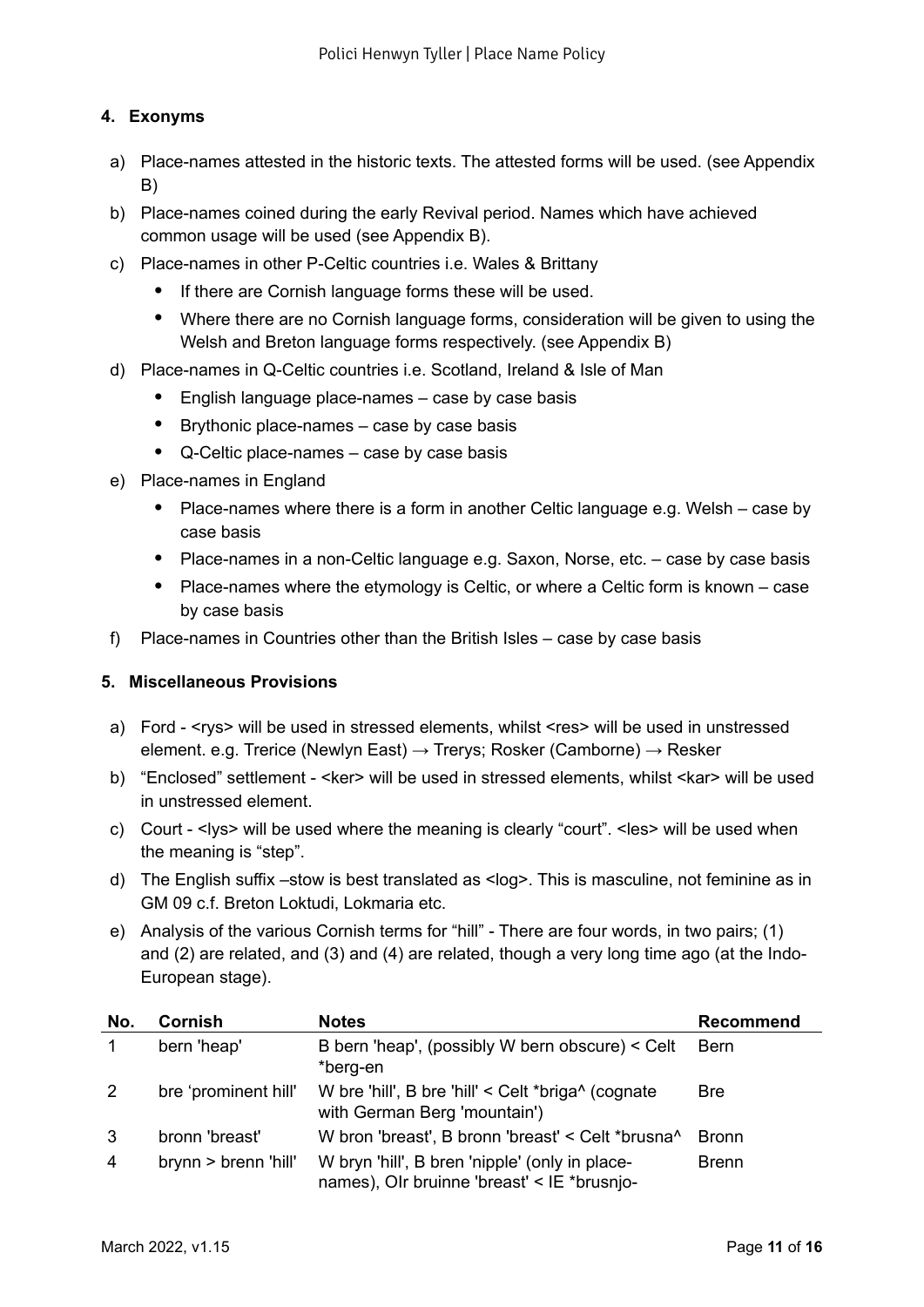## <span id="page-11-0"></span>**APPENDIX A — The Standardisation of Parish Names in Cornish**

## **a) CLASS 1 - Those where the name of the saint in the church dedication also appears in the Cornish form of the place name.**

The name of both the ecclesiastic parish and the civil parish should be in the form  $\epsilon$ pluw> + personal name, with no space. e.g. Advent = Pluwadwyn. This follows the precedentof the Cornish historic forms with <pluw> e.g. Plugolom

However, when there is a dual church dedication there should be a gap between <pluw> and the first personal name. The first personal name is still lenited. e.g. Mevagissey = Pluw Veva hag Ysi

Where the place name is in the form of *lann* + saint's name, *lann* is retained as part of the name.

# **b) CLASS 2 - In respect of an ancient/historic parish where the name of the saint in the church dedication does NOT appear in the Cornish form of the place name.**

The name of the ecclesiastic parish should be in the form  $\langle$  pluw> + personal name, with no space. e.g. Anthony (church = St Jacob) = Pluwjago. This follows the precedent of the Cornish historic forms with <pluw> e.g. Pluwgolom The name of the civil parish should be in the form  $\leq$  pluw> + place name, WITH a space. e.g. Anthony (church = St Jacob) = Pluw Anton. Not lenited.

#### **c) CLASS 3 - Where the Cornish form of the place name is <tre> + ????**

Following Breton precedent the parish name should be in the form Tre???? without a <pluw> prefix. If it is desired, in a piece of writing to specifically indicate that one was referring to the ecclesiastic or civil parish the place name could be preceded by "pluw eglosek" or "pluw civil" respectively. This follows Breton place name evidence.

#### **d) CLASS 4 - Where none of the above apply.**

The name of the ecclesiastic parish should be in the form  $\langle$ pluw  $\rangle$  + place name, with no space. The place name should be lenited.

This follows the precedent of Breton <pluw> type names where there are many more. Analysisfound that the names were usually written together with no gaps between the elements. (The exception being where an intervening adjective comes after pluw, and then it is hyphenated e.g. Plounevez-Quintin = Plounevez-Kintin).

The name of the civil parish should be in the form  $\leq$  pluw> + place name. WITH a space. e.g. Anthony (church = St Jacob) = Pluw Anton. Not lenited.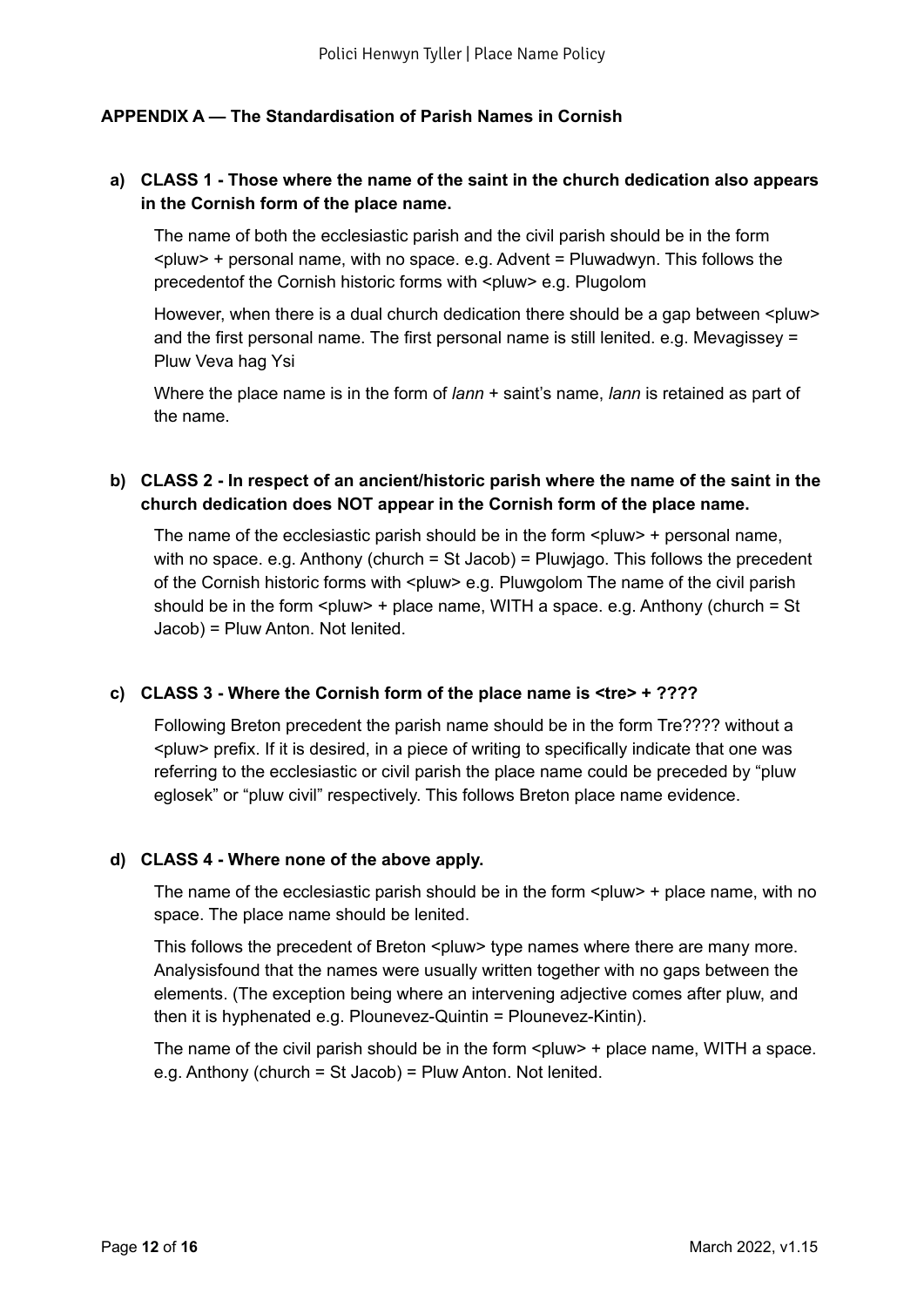# <span id="page-12-0"></span>**APPENDIX B — Practical Examples**

#### **a) Dual / Parallel Cornish Language Forms**

- St Ives (St Ives) *Porthia* 1291 **Porth Ia**
- St Just (St Just in Roseland) *Lansioch* 1204 **Lannsiek**
- St Germans (St Germans) *Lannaledensis* c.950 **Lannaled**

#### **b) Cornish Language Form Established in the Community**

- Carbis Bay (Lelant) **Porthreptor**<sup>13</sup>
- Falmouth (Falmouth) **Aberfala** <sup>14</sup>
- Saltash (St Stephen in Saltash) *Esse* 1201 **Essa**

## **c) Translation of English Language Place-names in Cornwall**

- Four Lanes (Wendron) *fiber* 'four' + *lanes* 'lanes' **Peder Bownder**
- Whitemoor (St Dennis) *hwit* 'white' + *mór* 'moor' **Hal Wynn** (geographic feature)
- Whitstone (Whitstone) *hwit* 'white' + *stán* 'stone' **Mengwynn** (settlement)

#### **d) Point Location e.g. Roundabout**

• Mount Misery (A30) – **Pedn Grelynn**<sup>15</sup>

#### **e) Exonym – Form Attested in Historic Texts**

• London (England) - **Loundres**<sup>16</sup>

#### **f) Exonym – Form Coined During Early Cornish Revival**

• York (England) - **Evrek**<sup>17</sup>

#### **g) Exonym – Brythonic Celtic Countries – Existing Cornish Form**

• Cardiff (Wales) - **Kardydh**<sup>18</sup>

# **h) Exonym – Brythonic Celtic Country – No Cornish Form**

• Swansea (Wales) – **Abertawe**

<sup>13</sup> Porthreptor relates to the part of the settlement around the cove. The upper part of the settlement also has an established Cornish form.

<sup>14</sup> The form established in the community is Aberfal. The Panel recommend the form Aberfala since this more closely represents the historical name of the River Fal.

<sup>15</sup> From Trereife House estate map

<sup>16</sup> Loundrez (William Gwavas, c.1750)

<sup>17</sup> Coined by A.S.D. Smith c.1940

<sup>18</sup> Coined by Graham Sandercock c.1990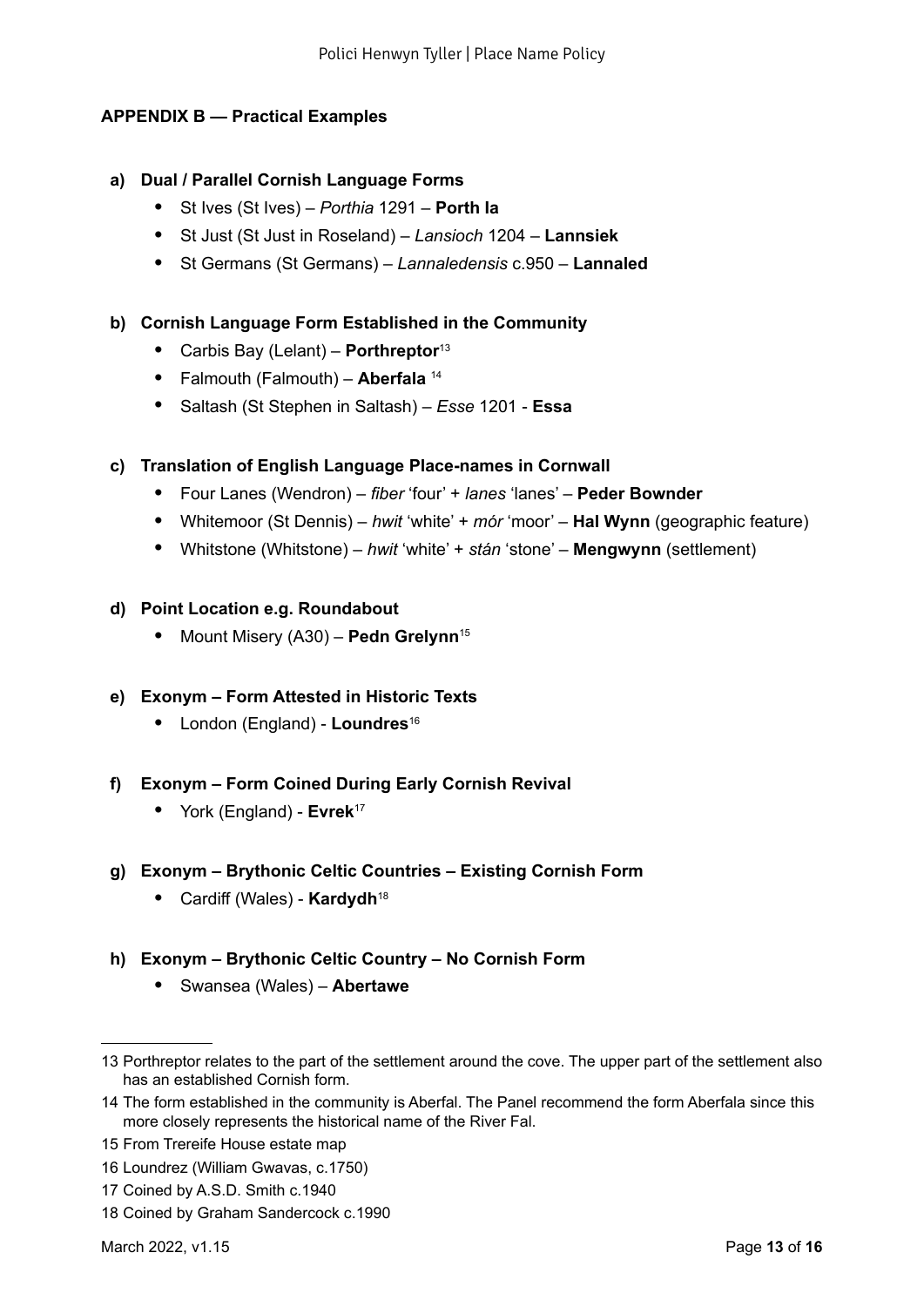| <b>OE</b>       | <b>Definition</b>                                                                                                                                                                                                                                                                                                                                                                                     | <b>Kernewek</b>                    |
|-----------------|-------------------------------------------------------------------------------------------------------------------------------------------------------------------------------------------------------------------------------------------------------------------------------------------------------------------------------------------------------------------------------------------------------|------------------------------------|
| At(ta)          | At                                                                                                                                                                                                                                                                                                                                                                                                    | Tre <sup>19</sup>                  |
| <b>Bake</b>     | OE 'bæc' - 'back', 'ridge'.                                                                                                                                                                                                                                                                                                                                                                           | Keyn <sup>20</sup>                 |
| <b>Barton</b>   | A common name, nearly always going back to 'Bereton',<br>where 'bere' is 'barley', 'corn'. Old English (OE) 'bereton' is<br>recorded in the sense of 'threshing floor', but a meaning of<br>'corn farm' must also have existed in OE. From 'corn farm'<br>developed the later recorded meanings 'demesne farm'<br>and 'outlying grange'. The last is probably the meaning of<br>Barton in most cases. | Heydhlan <sup>21</sup>             |
| Coombe          | OE 'cumb' - 'valley'.                                                                                                                                                                                                                                                                                                                                                                                 | Komm <sup>22</sup>                 |
| Cot, cote       | 'Cottage' and also 'a shelter, as for sheep'. Sometimes<br>found as 'cott'.                                                                                                                                                                                                                                                                                                                           | <b>Bos</b>                         |
| Down            | OE 'dun' - 'hill'.                                                                                                                                                                                                                                                                                                                                                                                    | Goon                               |
| Moor            | OE 'mor' – moor, waste upland; fen'. The usual meaning is<br>'fen'.                                                                                                                                                                                                                                                                                                                                   | Hal <sup>23</sup>                  |
| Fenton          | 'Tun' by a fen.                                                                                                                                                                                                                                                                                                                                                                                       | N/A in Cornwall                    |
| Ham $(1)$       | 'Village', 'estate', 'manor', 'homestead'. The most common<br>meaning is probably 'village'. It is never used alone and<br>is rarely found as the first element. It is often difficult to<br>distinguish it from (2) below.                                                                                                                                                                           | Tre <sup>24</sup>                  |
| Ham $(m)$ $(2)$ | 'Meadow', especially a flat, low-lying meadow on a stream.'<br>Also an enclosed plot', 'a close'. It is difficult to differentiate<br>from (1) unless the spellings 'hamm' or 'homm' occur.                                                                                                                                                                                                           | Pras                               |
| Hay             | OE 'gahæg' - 'enclosure'.                                                                                                                                                                                                                                                                                                                                                                             | Hay <sup>25</sup> ; ?Kew;<br>?Lann |
| Lake            | OE 'lacu' - 'Stream', 'watercourse'. Found variously as                                                                                                                                                                                                                                                                                                                                               | Dowr <sup>26</sup> ; Lynn;         |
|                 | '-lock', '-lake'.                                                                                                                                                                                                                                                                                                                                                                                     | Logh <sup>27</sup>                 |

# <span id="page-13-0"></span>**APPENDIX C — Saxon / Cornish Place-name Equivalents**

<sup>19</sup> Whilst it is an acknowledged hyper-correction <tre> was traditionally used as the translation for OE <at> in what are commonly referred to as "false tre" names. Other possibilities are <Ar-> or <Orth>.

<sup>20</sup> Sibleyback (St Cleer) = Keynsybli 17/02/2012

<sup>21</sup> Tremorvah Barton (Truro) = Heydhlan Tremorva 23/04/2012

<sup>22</sup> Coombe (Callington) = Komm 31/07/2013

<sup>23</sup> Twelve Mens Moor = Hal Dhewdhek Den 03/10/2013

<sup>24</sup> Newham (Truro) = Trenowyth 08/10/2012

<sup>25</sup> Heamoor (Madron) = An Hay 04/06/2011

<sup>26</sup> Gunnislake = Dowrgonna 24/02/2012

<sup>27</sup> Note: Logh normally applies to coastal situations.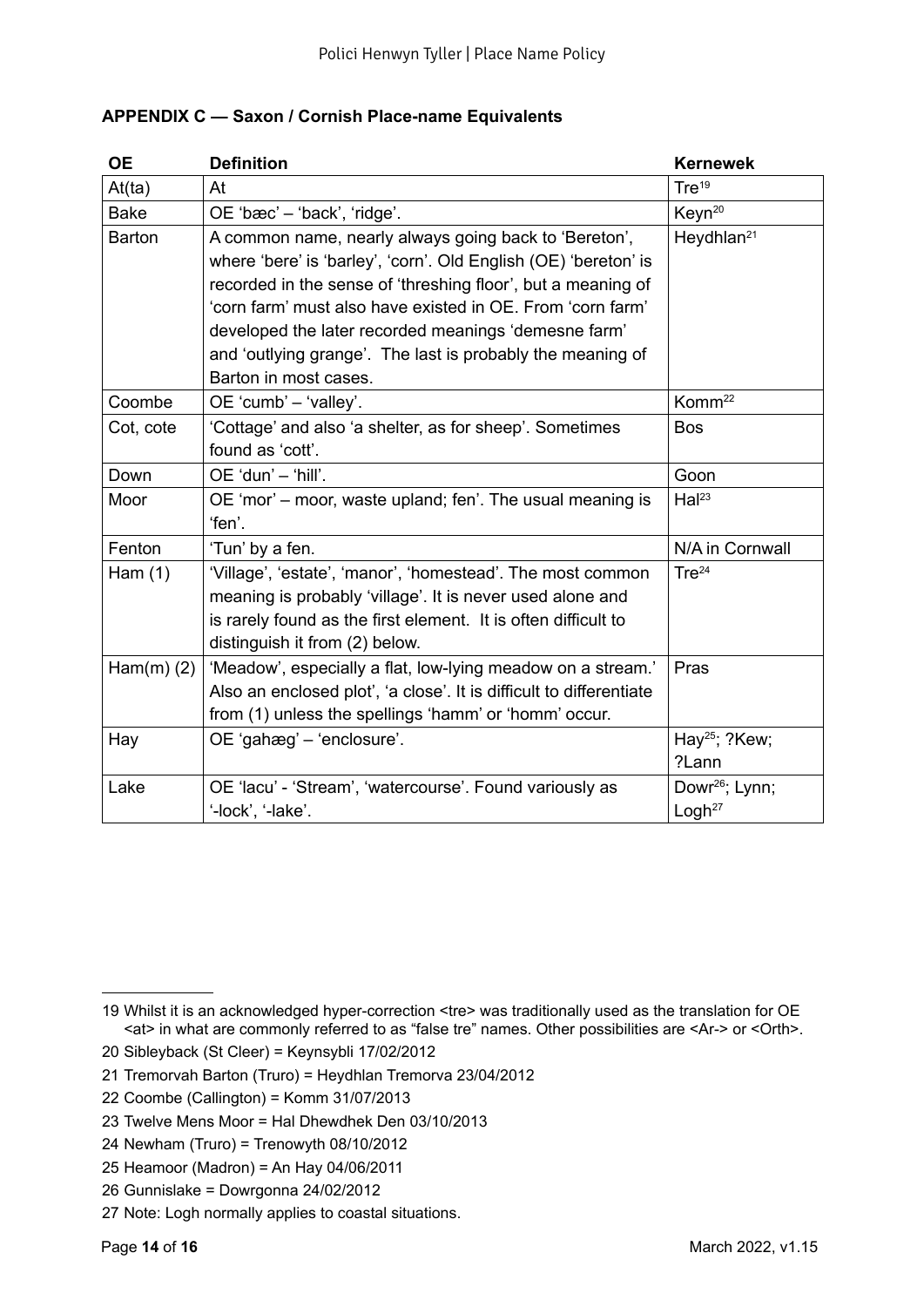| <b>OE</b>                          | <b>Definition</b>                                                                                                                                                                                                                                                                                                                                                                                                                                                                                                                                                                                                                                                | <b>Kernewek</b>                                              |
|------------------------------------|------------------------------------------------------------------------------------------------------------------------------------------------------------------------------------------------------------------------------------------------------------------------------------------------------------------------------------------------------------------------------------------------------------------------------------------------------------------------------------------------------------------------------------------------------------------------------------------------------------------------------------------------------------------|--------------------------------------------------------------|
| Lea<br><b>Start</b><br><b>Stoc</b> | OE 'leah'. The original meaning was 'an open place in a<br>wood, glade', probably really not really a cleared place, but<br>a naturally open space. If the rendering 'clearing' is used, it<br>should be taken in the sense 'glade'. As the exact meaning<br>of leah is generally doubtful in place names, it is mostly left<br>un-translated in etymologies.<br>OE 'steort' - 'tail', 'promontory'.<br>Original meaning 'place'. It is also found having a<br>specialised meaning of 'monastery', 'cell'. In place names,<br>a meaning such as this often obvious, Tavistock being one<br>example because a monastery was founded there in the<br>10th Century. | Lannergh <sup>28</sup><br>Lost <sup>29</sup><br>sto $k^{30}$ |
|                                    | A meaning of 'meeting place' is also plausible occasionally,<br>but cannot be assumed for the bulk of places.<br>'Stoke' alone is a very common place name, and many<br>names now consisting of 'stoc' were originally 'stoke'. The<br>fact that Stoke is such a common name indicates that the<br>places so named were once dependent on some village or<br>manor. Calstock is a good example of this, meaning 'Stoc'<br>belonging to Callington.                                                                                                                                                                                                               |                                                              |
|                                    | The exact meaning of stoc may have varied, but the<br>probability is that it was generally 'cattle-farm', 'dairy-farm',<br>which is indicated in 'Poundstock' which has as the first<br>element the word 'pound' - 'fold'.<br>The form of the element is mostly Stoke, -stoke, but<br>the uninflected form would give Stock, -stock, a form<br>sometimes found.<br>'Stoc' is etymologically related to 'stow', 'styde'.                                                                                                                                                                                                                                          |                                                              |
| <b>Stocc</b>                       | Meaning 'stock' or 'stump of a tree' is rare as a place name<br>element and can normally be easily distinguished from<br>'stoc'.                                                                                                                                                                                                                                                                                                                                                                                                                                                                                                                                 | stokk                                                        |
| Stow                               | This is recorded in senses such as 'place', 'inhabited place',<br>'holy place', 'hermitage', and probably 'church'. It is not<br>often found on its own, but when it is, it certainly meant in<br>some cases, 'holy place', 'hermitage', 'monastery'.                                                                                                                                                                                                                                                                                                                                                                                                            | Log <sup>31</sup>                                            |
| Thorne                             | OE 'porn' - 'thorn-bush'.                                                                                                                                                                                                                                                                                                                                                                                                                                                                                                                                                                                                                                        | Spernen <sup>32</sup>                                        |

<sup>28</sup> Landrake = Lannergh 18/01/2013

- 31 Michaelstow = Logmighal 18/05/2012
- 32 Hawthorns (Saltash) = Spern Gwynn 10/09/2012

<sup>29</sup> Often refers to a tapering feature e.g. a tapering woodland.

<sup>30</sup> The use of one "k" where the vowel is long in names such as "stoke".